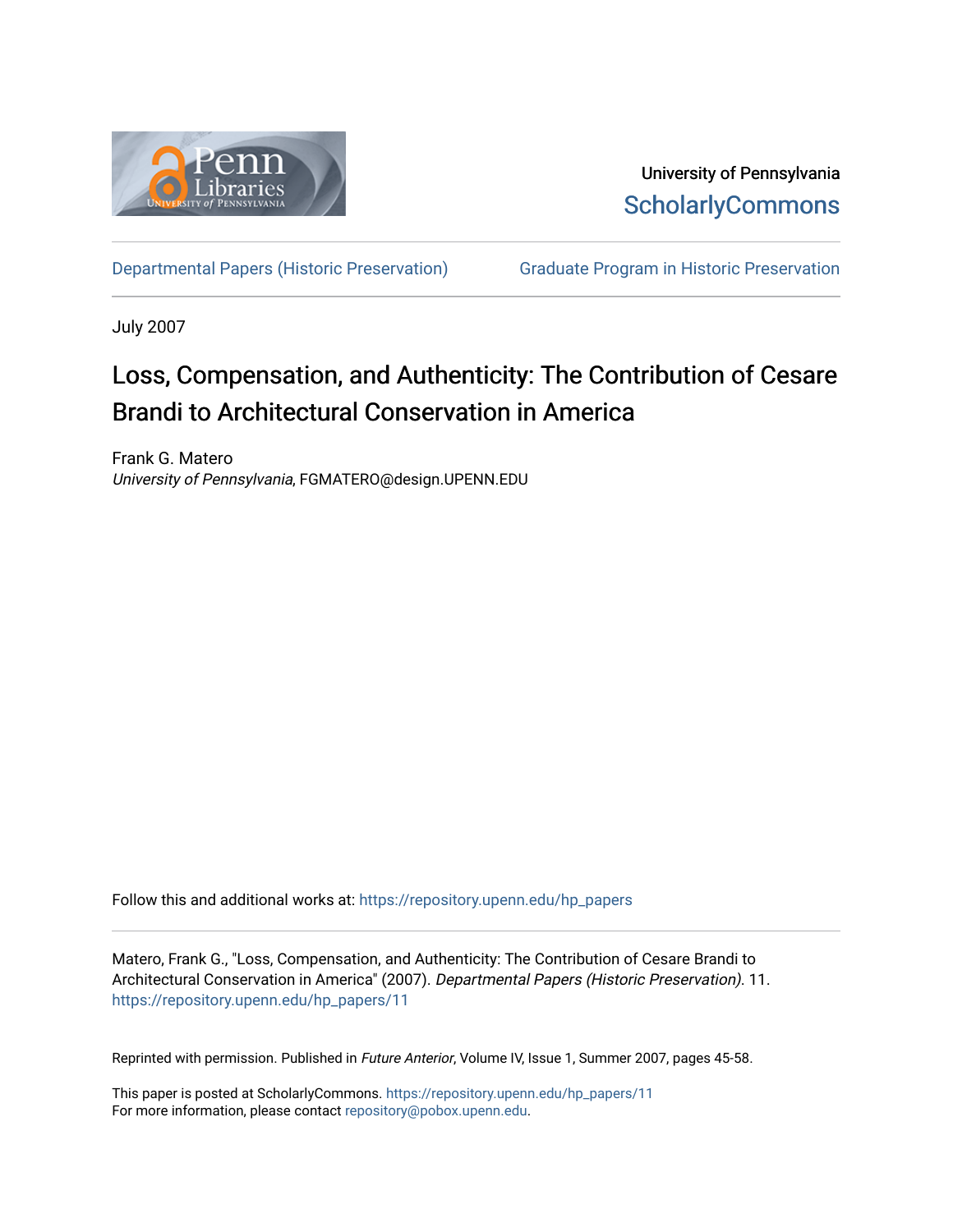## Loss, Compensation, and Authenticity: The Contribution of Cesare Brandi to Architectural Conservation in America

### Abstract

International consideration of the contribution of Cesare Brandi to modern conservation theory has been needed for a very long time. In the realm of conservation discourse in America and probably for much of the English-speaking world, Brandi's words and concepts have been largely absent and, if acknowledged at all, often lost to translation. This can be attributed to the lack of an English version of his 1963 Teoria del Restauro [Theory of Restoration] until the first excerpts were published in 1996, with an accompanying editorial, in the Getty Conservation Institute's anthology of readings on conservation. That is not to say that Brandi's ideas were unknown, at least to some architectural conservation professionals and academics in the United States who encountered his theories through the lectures and translated excerpts of his writings at ICCROM, by its then Director-General, Paul Philippot.

#### **Comments**

Reprinted with permission. Published in Future Anterior, Volume IV, Issue 1, Summer 2007, pages 45-58.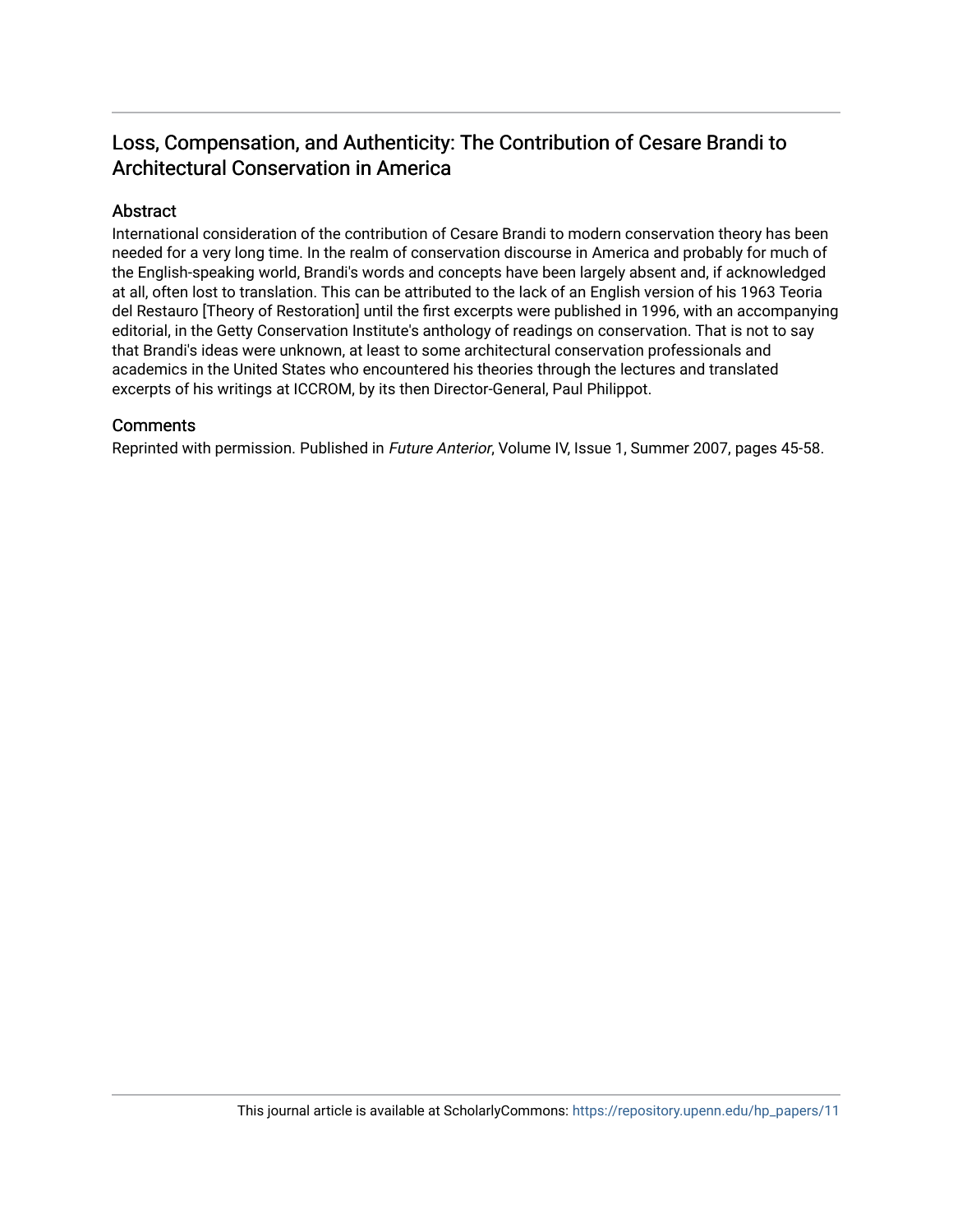# **FutureAnterior**

Volume IV, Number 1, Summer 2007

Journal of Historic Preservation<br>History, Theory, and Criticism,<br>GSAPP, Columbia University

| <b>Architecture Officielle Maudite</b><br><b>Reto Gelser and Martino Stierli</b> |    |  |
|----------------------------------------------------------------------------------|----|--|
| <b>Bedin's CastleVersus Palace</b><br><b>Adrlan von Butfiar</b>                  | 13 |  |
| The Reception and Non-Reception of Cesare Brandi                                 | 31 |  |
| Laurence Kanter                                                                  |    |  |
| <b>Loss, Compensation, and Authenticity</b>                                      | 45 |  |
| Frank G. Matero                                                                  |    |  |
| <b>Postscript to the Treatment of Lacunae</b>                                    | 59 |  |
| Cesare Brandi                                                                    |    |  |
| <b>Exhibition Review: Robert Moses and the Modern City</b>                       | 65 |  |
| Randall F. Mason                                                                 |    |  |
| <b>Book Review: A Global History of Architecture</b>                             | 73 |  |
| John Stubbs                                                                      |    |  |

 $\tau_{\rm R}$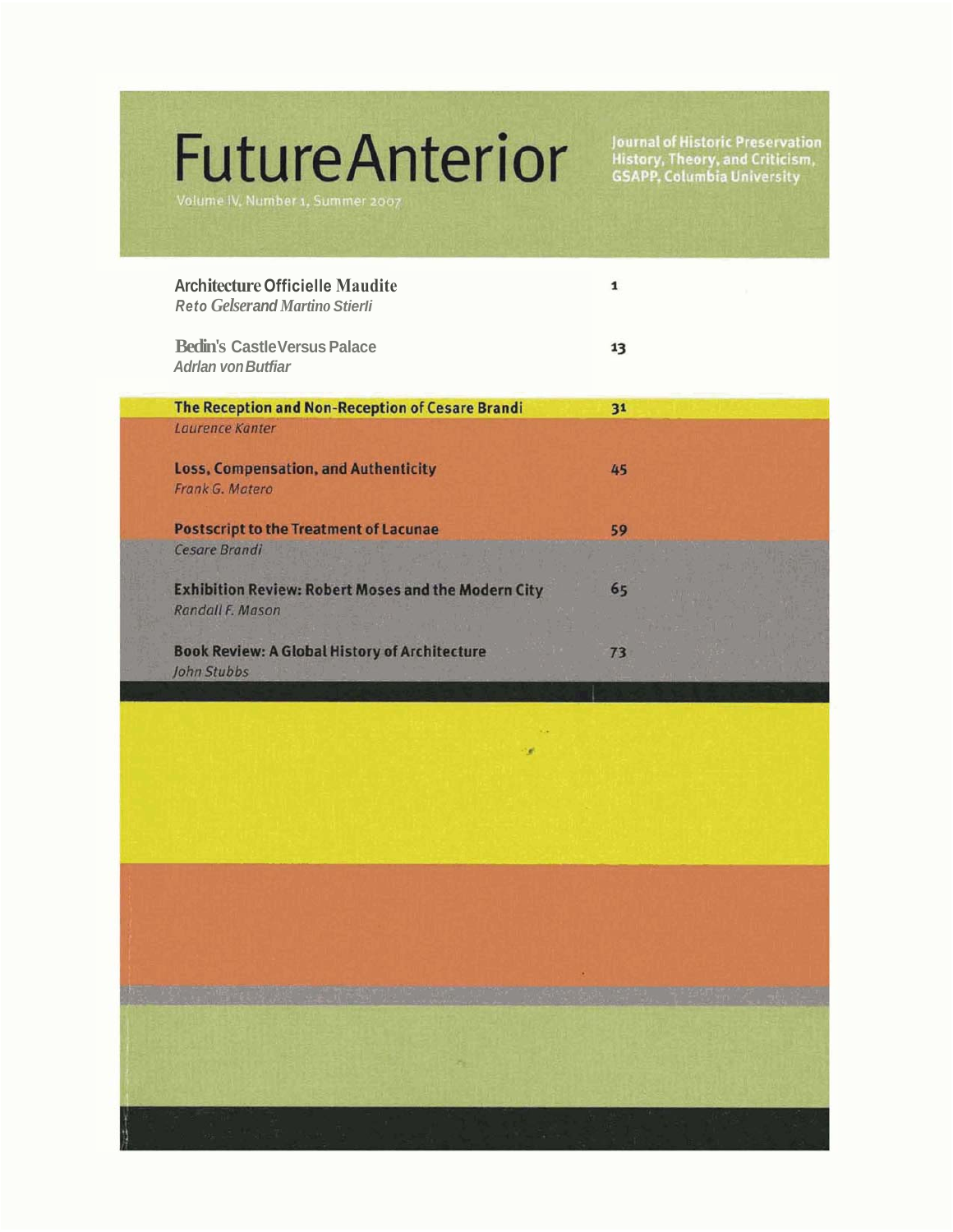

**1.**The paradoxof loss and its visual and structural compensation. **(Photograph by K. Fong)**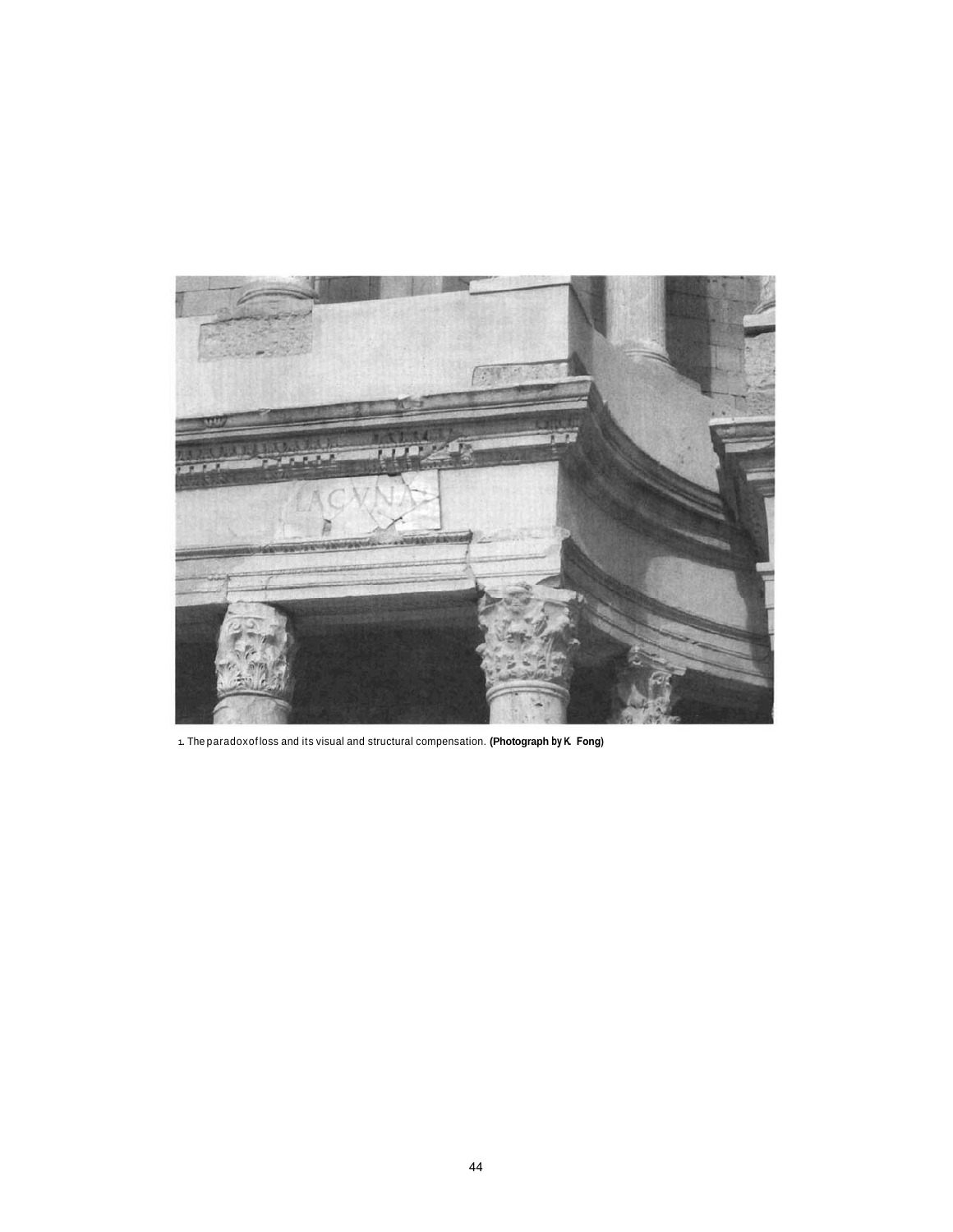## Loss, Compensation, and Authenticity: The Contribution of Cesare Brandi to Architectural Conservation in America

International consideration of the contribution of Cesare Brandi to modern conservation theory has been needed for a very long time. In the realm of conservation discourse in America and probably for much of the English-speaking world, Brandi's words and concepts have been largely absent and, if acknowledged at all, often lost to translation. This can be attributed to the lack of an English version of his 1963 Teoria del Restauro [Theoryof Restoration] until the first excerpts were published in 1996, with an accompanying editorial, in the Getty Conservation Institute's anthology of readings on conservation. 1 That is not to say that Brandi's ideas were unknown, at least to some architectural conservation professionals and academics in the United States who encountered his theories through the lectures and translated excerpts of his writings at ICCROM, by its then Director-General, Paul Philippot. It was in fact Philippot who first introduced American professionals to modern European concepts of conservation, including Brandi's, in his influential lecture at a 1972 seminal international conference on art conservation and historic preservation in the United States and its subsequent publication in 1976. <sup>2</sup> A summary of Brandi's basic principles of conservation, prepared by Brandi himself, as well as accompanying essays on architectural and monument conservation by colleagues Renato Bonelli and Paul Philippot were available to an English-speaking audience as early as 1966 in Volume XII of The Encyclopedia of World Art, a translation of the original 1958 Italian Enciclopedia Universale dell'Arte. 3 Yet despite this early appearance, American professionals still remain largely ignorant of Brandi's writings, not to mention the contributions of other important Italian restoration scholars, Camillo Boito (1836-1914), Luca Beltrami (1854 -1933), and Gustavo Giovannoni (1873 - 1947), all cited by Bonelli in his entry on the "Principals of Architectural and Urban Restoration and Conservation," which accompanied Brandi's lead essay in the Encyclopedia.

As Patrick Ponsot asked a French audience in 2003, "Why read Cesare Brandi?"It is an even more relevant question given a new English translation, complete with illustrations. <sup>4</sup> As Brandi knew all too well, all restoration, regardless of whether applied to painting, sculpture or architecture, is a product of its inherited traditions (historical habits) as well

*Future Anterior* Volume IV, Number *<sup>1</sup>* Summer 2007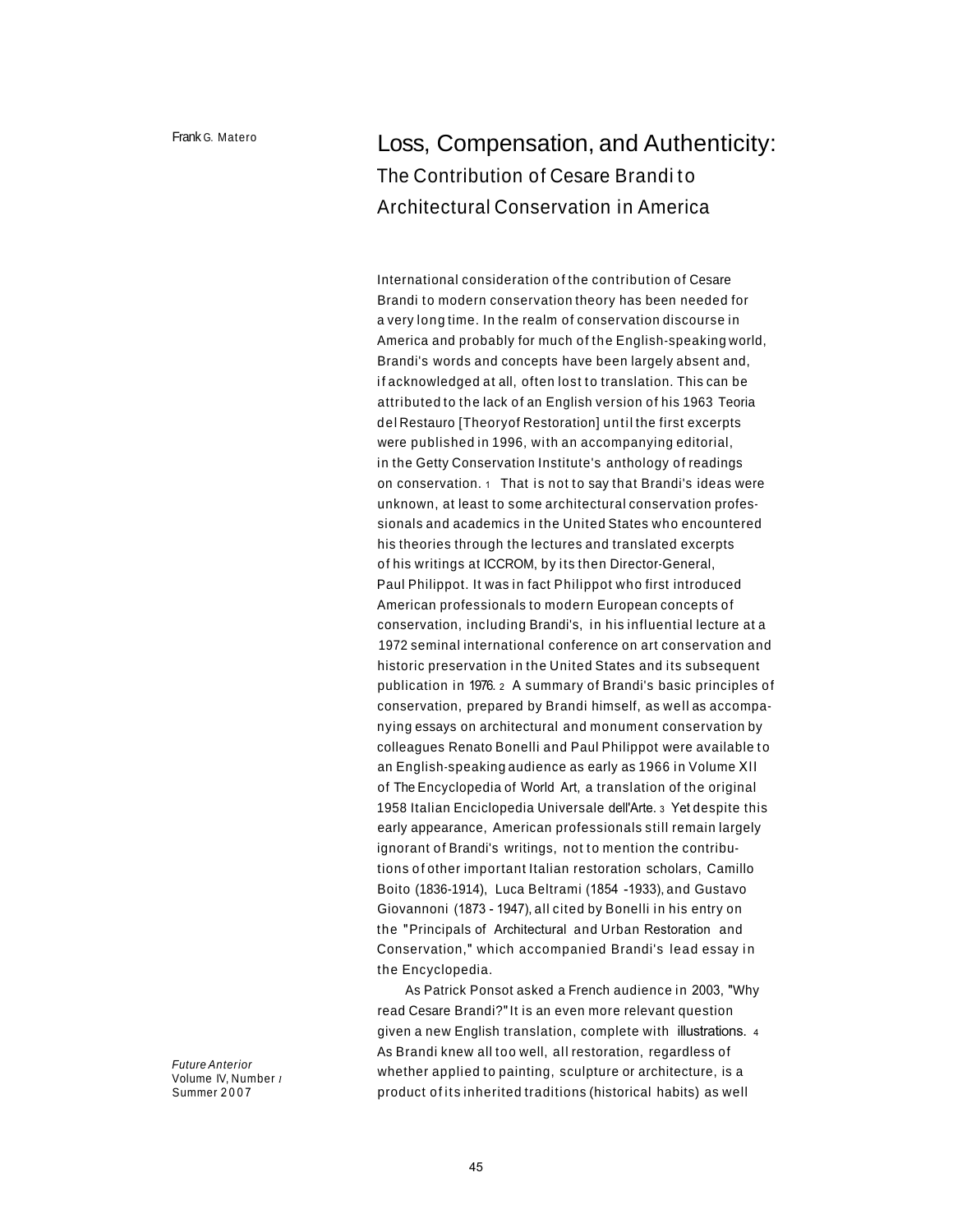as contemporary concerns, and as such it is an act of critical interpretation. We restore with intention and it is that intention which needs to be continually examined and questioned as much as the work itself. In recent years, the privilege of conservation as an external act, outside tradition and history, has been challenged as older restorations have been viewed as part ofthe total historical evidence to be preserved.

Theory, without application, remains inert, a fact Brandi was well aware, since it was only after his experiences of **25** years of teaching following the 1938 founding of the lstituto Centrale del Restauro with art historian Giulio Argan that he chose to write his *Theory of Restoration.* This article addresses some of Brandi's key contributions to modern architectural conservation theory as they have been recognized today through consideration of loss, compensation, and authenticity.

Loss and compensation have been important issues in the conservation of art and architecture since at least the sixteenth century beginning with Vasari, and they were of critical concern to Brandi, who devoted much of his writing to the subject.<sub>6</sub> Deterioration and loss, from a conservation perspective, are destructive and negative-conditions that are deemed detrimental to the visual and structural integrity of the work. Such concerns are related to conservation's dual interest in the aesthetic appearance and historical meaning of all visual works, the latter as proof of human decision, and owe much to Brandi, who considered "the reestablishment of the potential unity (wholeness) of the work" critical to conservation's mission.7 lnfluenced by structuralist theories and Gestalt philosophy, Brandi gave voice to a new theoretical framework for conservation, which defined the whole of the work as its physical form and fabric, its history, and its context. This collective inherent unity defined the individuality of each and every work, and according to Brandi, remained accessible to the viewer even after alteration from damage and partial loss regardless of the scale.

In modern conservation practice, the term compensation is used to denote all aspects of intervention designed to address visual and structural reintegration resulting from material loss. <sup>8</sup> (Figure 1)Compensation as a concept and physical process occurs in response to the fragmentation that results from the incompleteness of form while "...reconciling conscious [original or subsequent] aesthetic values with acquired historical values."9 As Brandi himself noted, this concern with safeguarding the historical or documentaryvalue of the work, especially as it is affected by incompleteness of form and meaning, draws its inspiration from philological models, whereby the completion and therefore meaningof any fragmented ancient text is dependent on the choice of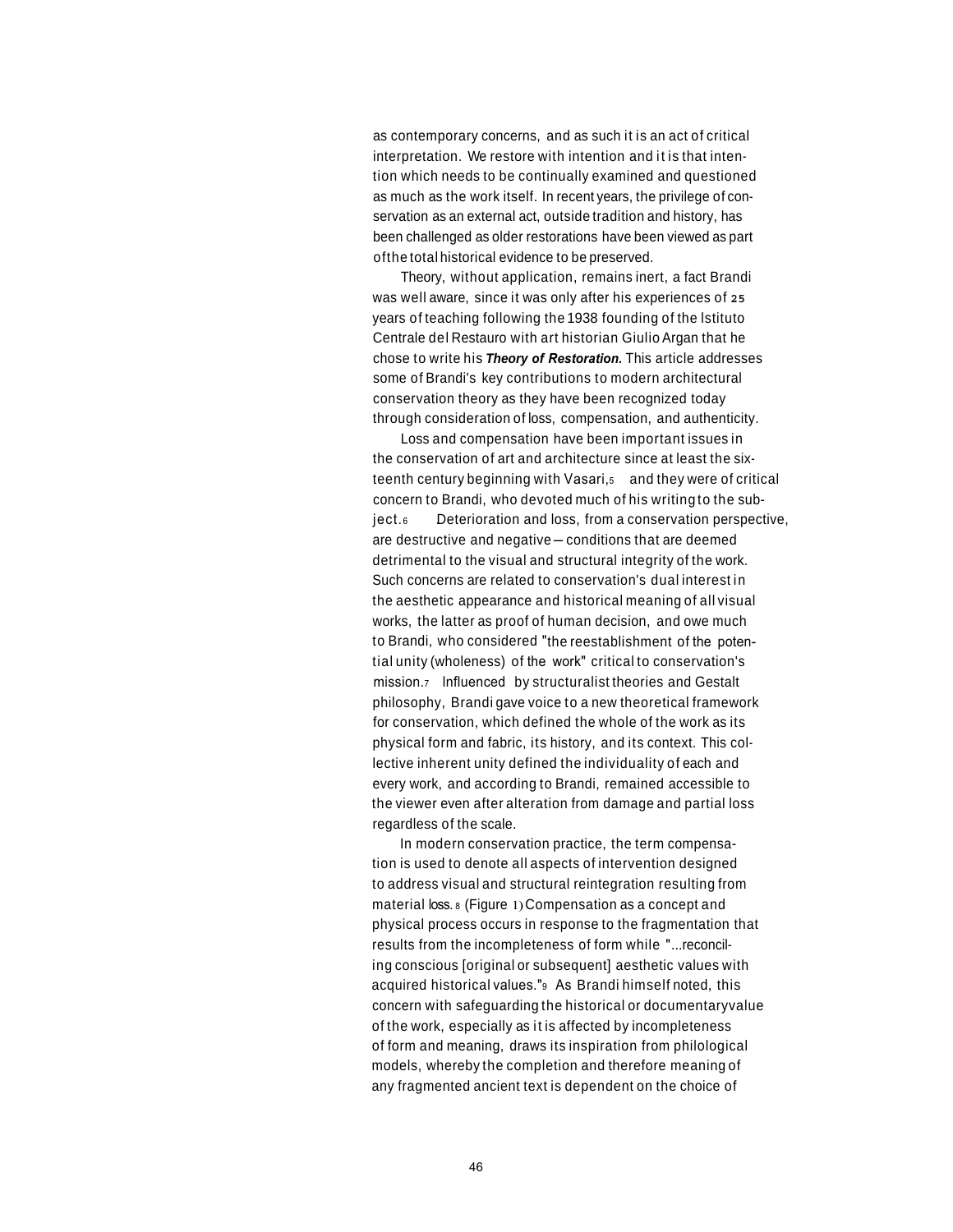**2. Arch of Titus** with **Valadier's reintegration of simplified travertine forms. (Photograph by F. Matero)**



the word inserted, itself dependent on a range of contextual clues based on the structure of the existing text (for example, spacing and meter) as well as other comparableversions. In this regard, modern conservation theory follows philological methods in that any insertion is clearly differentiated from the original, thus preserving the integrity of the original text and the possibilities for alternative interpretations now and in the future (that is, reversibility or retreatability). One significant difference is the importance of the visual appearance of the insertion in affecting the aesthetic value and formal meaning of the work. As one early example of this approach to reconcile aesthetic and historical interpretation, Brandi cited the 1823 intervention to the Arch of Titus by Gisor and Valadier.10 (Figure 2)

Both loss and compensation are inextricably tiedto conservation's primary objective, the protection of cultural resources from damage and depletion, or to use Brandi's own words, "...an activity dealing with extending the life of a work of art and restoring its appearance...any operation that aims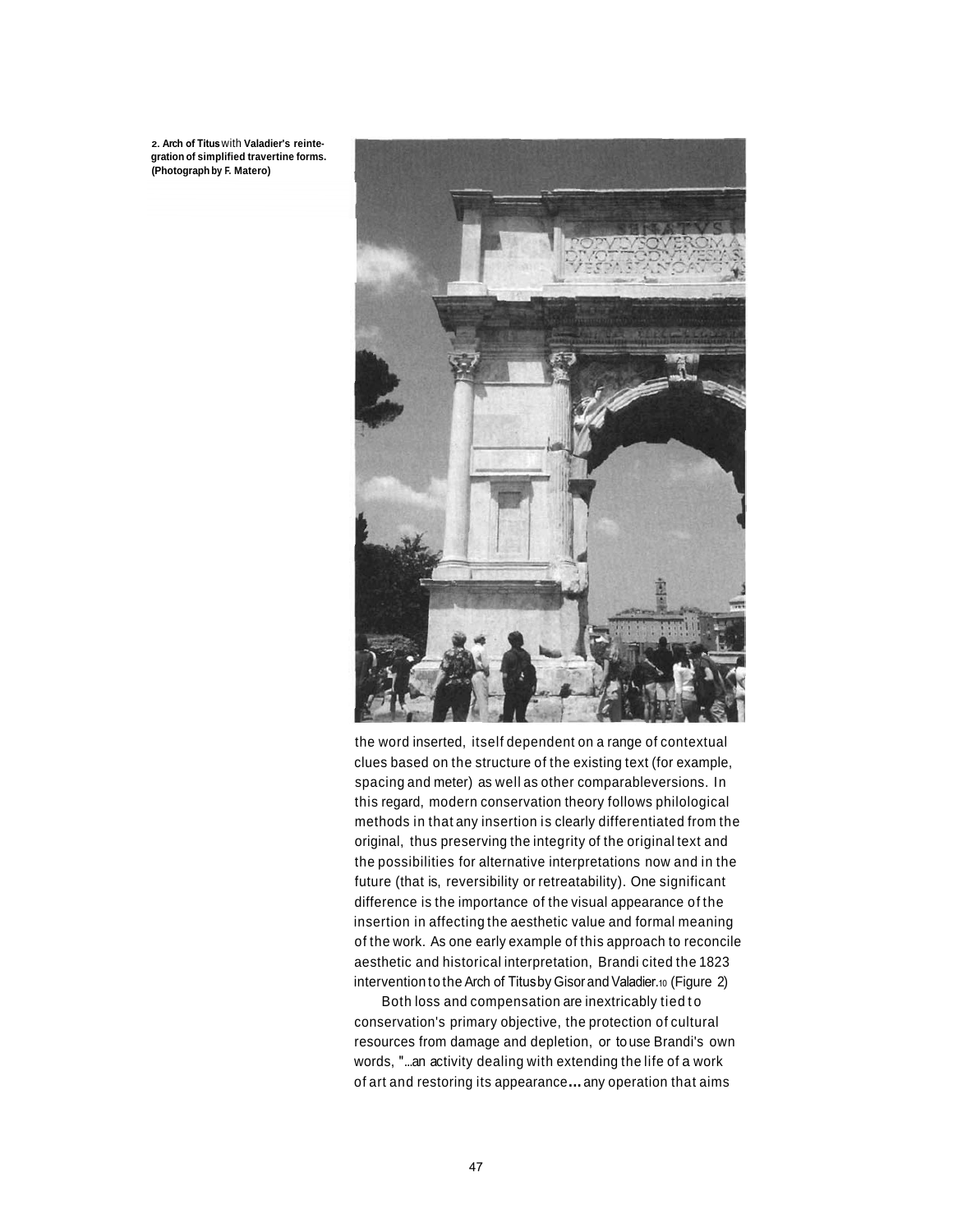to put back into effective order a product of human activity."11 With these definitions in mind, discussions of material loss and its remedy, compensation, ultimately confront the larger questions concerningall artistic and historic works: meaning, artistic intent, authenticity and value.

For the student and experienced professional alike, material loss and degradation can be among the most difficult problems to address regardless of whether the work is a painting. sculpture, tapestry, or building. But more importantly, in consideringsuch fundamental issues as loss and compensation, we bring conservation as a discipline, increasingly defined and divided by its object and material specializations, back together to consider its essential and unifying issues and tenets. 12

#### **Form, Fabric, and Function**

For the visual arts, the idea of the work is closely tied to its formal and material aspects, and related to these, its function, the latter including the intangible beliefs, meanings, and uses associated (originally and subsequently) with the material correlates of form and fabric. (Figure 3) Conservation directly engages the physicality (form and material) of designed works and when possible, the function, assuming both can be recovered. Any attempt to position compensation within the larger conservation discourse must acknowledge these three basic constructs of material cultural works. All are tied together in defining works of art and architecture; however, depending on the situation, we can choose any number of compensation strategies that either privilege one aspect over the other, orinstead attempt to present all three in balance. The balance of these constructs in the conservation projectwillof course be dependent on a great many factors: cultural, social, technical, utilitarian, economic, and visual, to name a few. And the scale of the intervention will dictate options: the visual and structural reintegration ofa decorative element will require a different set of solutions than the replacement of a roof, the addition of a wing, or the insertion of buildings in an historic urban context.

Contemporary conservation theories argue that value and significance are arbitrary yet owe much to the material form and its perception by the viewer or user, which, in the case of conscious monuments, were neatly categorized by Alois Riegl as early as 1903 as artistic and historical-values, age-value, use-value, and newness-value. <sup>13</sup> It is fair to say that artistic originality (creativity) and age (antiquarianism) have been the dominant qualitativevalues that have defined most art and architecturein a Western context since at least theeighteenth century; however, as we have come to discover in recent years, such values are not, nor have ever been, universal. <sup>14</sup>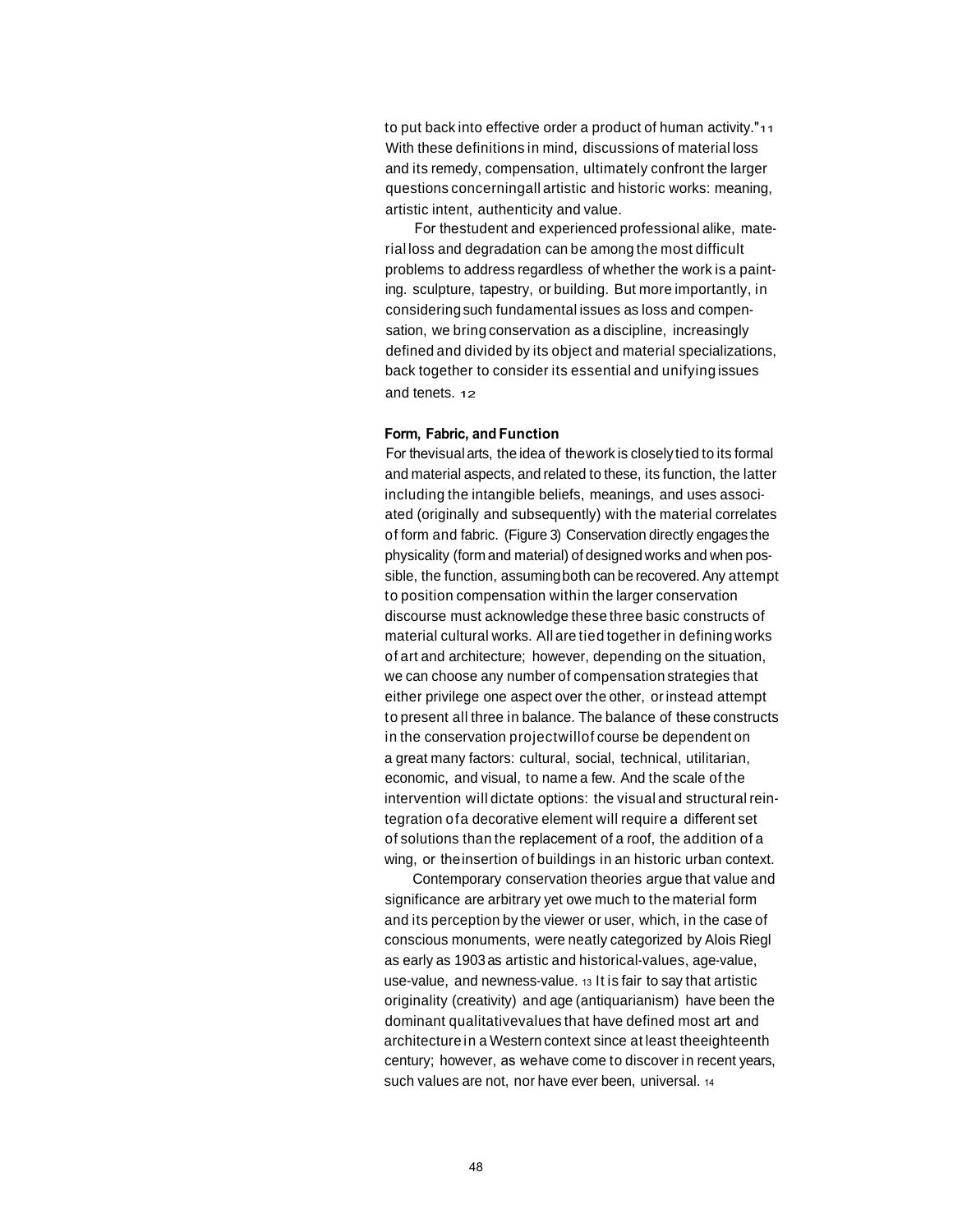

This is critical, because the concept of heritage has changed Function dramatically in the last few decades, and principles and practices of conservation, such as those proposed by Brandi, have been applied with little consideration of the original assumptions about the nature and values of heritage when those principles were first conceived. Critics of Brandi have argued that while he

Fabric **Form** recognized that historical and aesthetic values must be balanced in any intervention strategy, his interests focused on **Construct Model of Cultural Heritage** works of art and architecture as high art: that is, architecture that qualified beyond its utilitarian performance as art. This **3.** A triadic model of heritage. is true by Brandi's own admission; however, he did recognize that it was necessary to have relative approaches to restoration depending on whether the work was "industrial" or conceived of as "art." In the former case, functional objectives would dominate, while in the latter case, the aesthetic and historical aspects of the work would both drive the intervention. In the case of architecture, functional requirements would be "secondary or concomitant" with aesthetic and historical values. 15 Panofsky summed up the problem of the dichotomy: "[A] work of art is not always created exclusively for the purpose of being enjoyed or experienced aesthetically... but it does demand to be experienced aesthetically."16

> Regardless of intent, all works of art and architecture are dependent on the condition of their physical form for experience and meaning, a fact to which Brandi repeatedly returned through his interest in lacunae and their affect on structure and image. In architecture, materials define form through shape, color, texture, and light, and these properties in turn define space and structure. Unlike many created works of art and those currently housed in museums and collections, structures are spatially bound to their sites and therefore subject to specific environmental and functional requirements. The conservation of built works therefore often demands solutions different from those often contemplated for other works of art, especially for loss and compensation.

#### **Presentation and Interpretation**

As an activity of mediation between the past and the present, conservation is responsible for what the present viewer sees, experiences, and can know about the past. Much contemporary practice is concerned with finding an acceptable balance between protectingthe historical and documentary values inherent in the physical form and fabric, including evidence of age through weathering, with the aesthetic values implicit in the original work. This latter issue can be difficult given the fact that the aesthetic values can be either enhanced or degraded by weathering, depending on the cultural context. To understand the importance of loss and its treatment in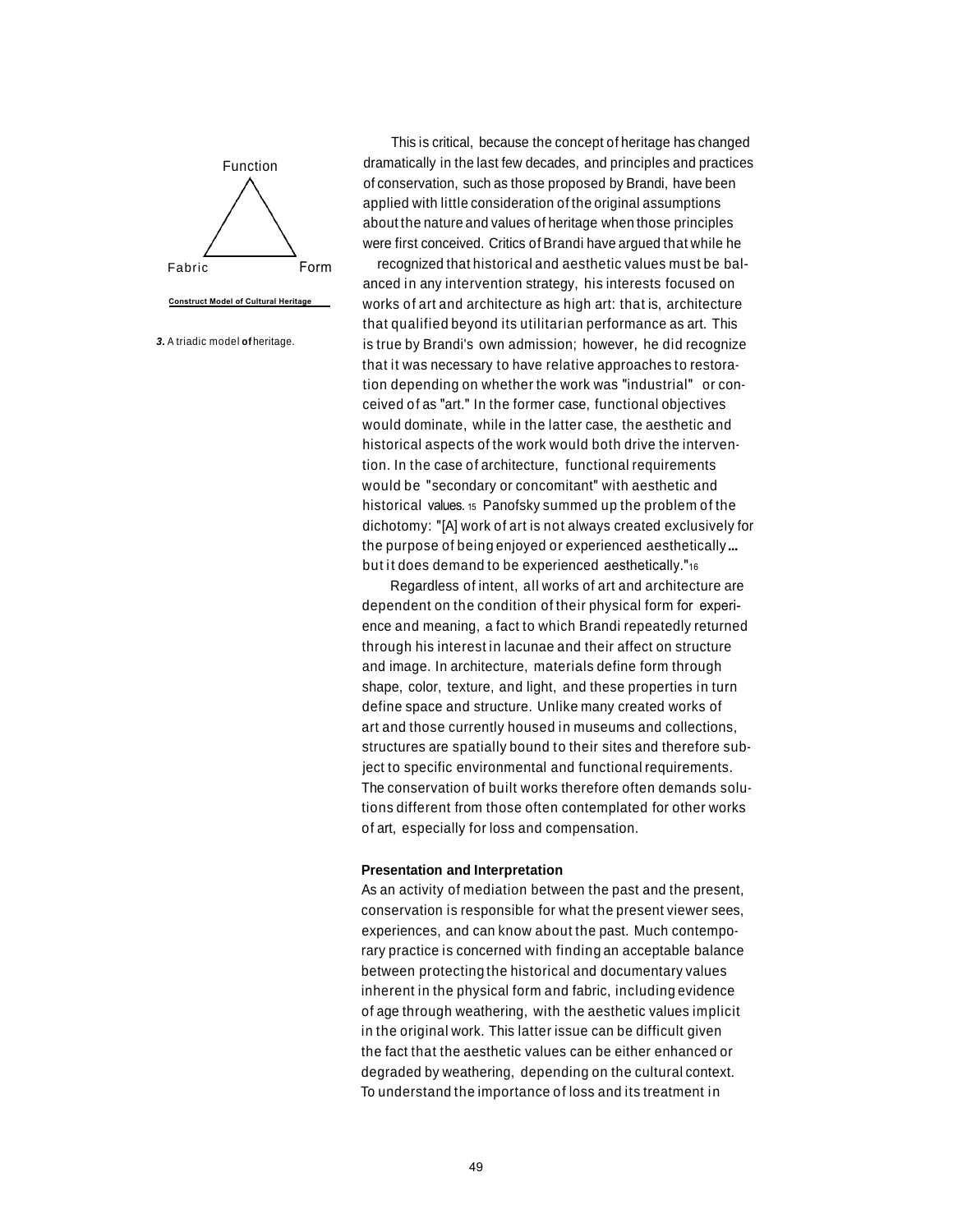the development of contemporary architectural conservation practice, it is necessary to explore the concept through nineteenth-century restoration rhetoric. These formal debates in architectural conservation were largely polarized through the work of two prominent European theorists: Eugene Emmanuel Viollet-le-Duc (1814-1879) and his theory of architectural restoration based on stylistic unity, and JohnRuskin (1819-1900) and his preservation or conservation doctrine, which valued the effects of time and age to create monumentsof human memory. While both men and their positions have provided a convenient and often over-simplified foil for debate, reevaluation of their positions continues to offer insights into the problems of interpretation and intervention for culturally significant buildings and sites in our own time. In Their work describes well the tension inherent in conservation between the emotional and humanistic on one hand, and the rational and scientific on the other

The consideration of physical or material loss as detrimental and disruptive to cultural property seems an obvious concern given the fact that material or physical degradation can result in instability, illegibility, and possible disuse or devaluation. Yet physical loss can also result in a critical loss of meaning, significantly compromising both the aesthetic and functionalvalue and cultural significance. Is the loss of a building facade on a public square or street the same as the loss of a sculpture's limbs or the details of a painting?Is loss resulting from social or political trauma such as war, or loss from use, not part of the story of the place or thing affected?<sup>18</sup> Certainly any loss resulting in physical instability and collapse such as damage to a building's roof or structural system or to a painting's support will require intervention to save the rest. In the case of a symbolic or ceremonial object or place, legibility or power may be compromised by seemingly minor changes to the existing fabric or context. In contrast, repairs to losses caused by use or associated events related to the history of the object or place could rob it of important visual evidence, emotion, and meaning. 19

The critical question therefore is whether a condition of wholeness or completeness is an absolute requirement of all architecture, assumingit is not a sanctioned ruin. Indeed most of the restoration debates waged duringthe late nineteenth century in Europe revolved around the decisions to complete or "correct" individual monuments, thereby establishing their architectural and stylistic uniiy. As Paul Philippot stated overtwenty years ago, "what is to be considered the whole of the object, to which all operations must be referred? What is the context of the object? What has been the history of the object?" 20 These questions are necessary in consideration of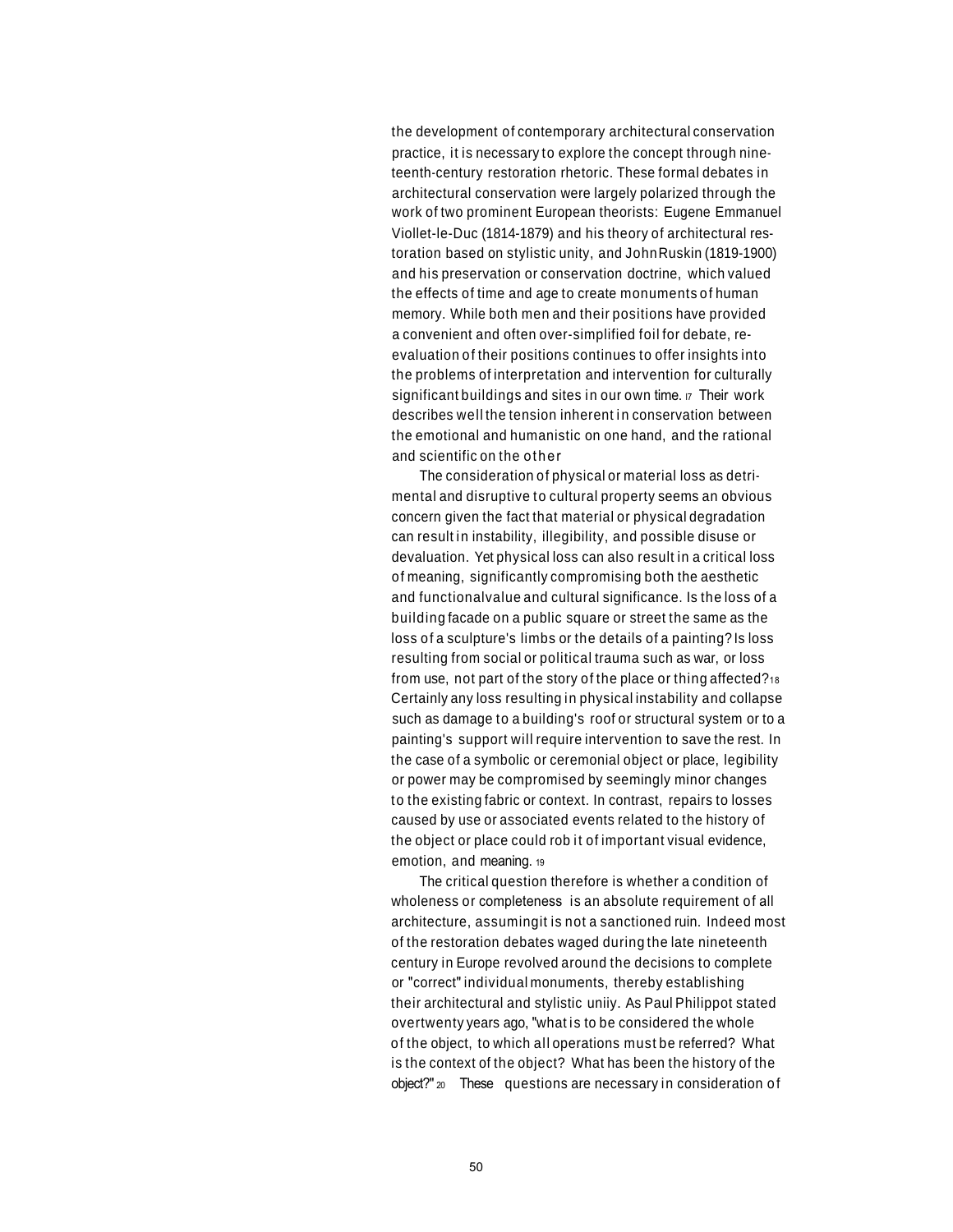what constitutes wholeness, integrity, value, significance, and meaning for any given work and the assumed compromises which result from alteration, degradation, and loss, and the arguments for compensation.

In discussing painting conservation, art historian Kirby Tally described time and human interventions as resulting in a "flawed" work relative to the notion and importance of artistic intent. "And in defense of architect Antonio Gonzales' reconstruction of Gaudi's signature chimneys on GuellPalace, Andrzej Tomaszewski remarked."...were the Venus de Milo a work of architecture, to restore it would mean to put back its arms..." <sup>22</sup> In contrast, conservator Steven Dykstra has challenged conservation's long-standing concern with reclaiming artistic intent citing the principle of intentional fallacy, whereby the artist's original intent is neither available nor desirable, thus shifting the focus of interpretation and presentation from "artist" to "respondent." 23

It is in the context of such debates that Brandi's theory of restoration attempted to establish an approach that recognized and qualified the aesthetic, historical, and functional values of heritage in order to define intervention as a balancing act meant to re-establish the potential unity of the work, that is the material-image relationship, without compromising its historical context. Since Brandi's publication, post-structuralist and deconstructionist theories in particular have challenged the view that visual works have organic unity and that they are rather part ofa cultural and temporal construct which is constantly changing, and which is always dependent upon the preparation and perceptions of the viewer.

#### **Weatheringas Loss and Gain**

Weathering, the inevitable response of all materials to their environment, is a natural process, always resulting in a material transformation through physical, mechanical or chemical alteration. Weathering indicates the passage of time asvisible aging. It occurs over the life of the work and its occurrence is predictable, even if not immediately apparent. Whereas structural degradation has generally been held as a decidedly negative aspect ofweathering except in the unique case of ruins, the mechanisms of surface alteration have enjoyed varying degrees of acceptance depending on the subject and temporal distance. This can be observed for example in our taste for preserving archaic "old-fashioned" things as aged or incomplete, whereas no imperfection is tolerated for works of the recent past. <sup>24</sup>

The term patina has been used since the seventeenth century to describe acceptable changes that are considered intrinsic to the material due to the natural weathering of that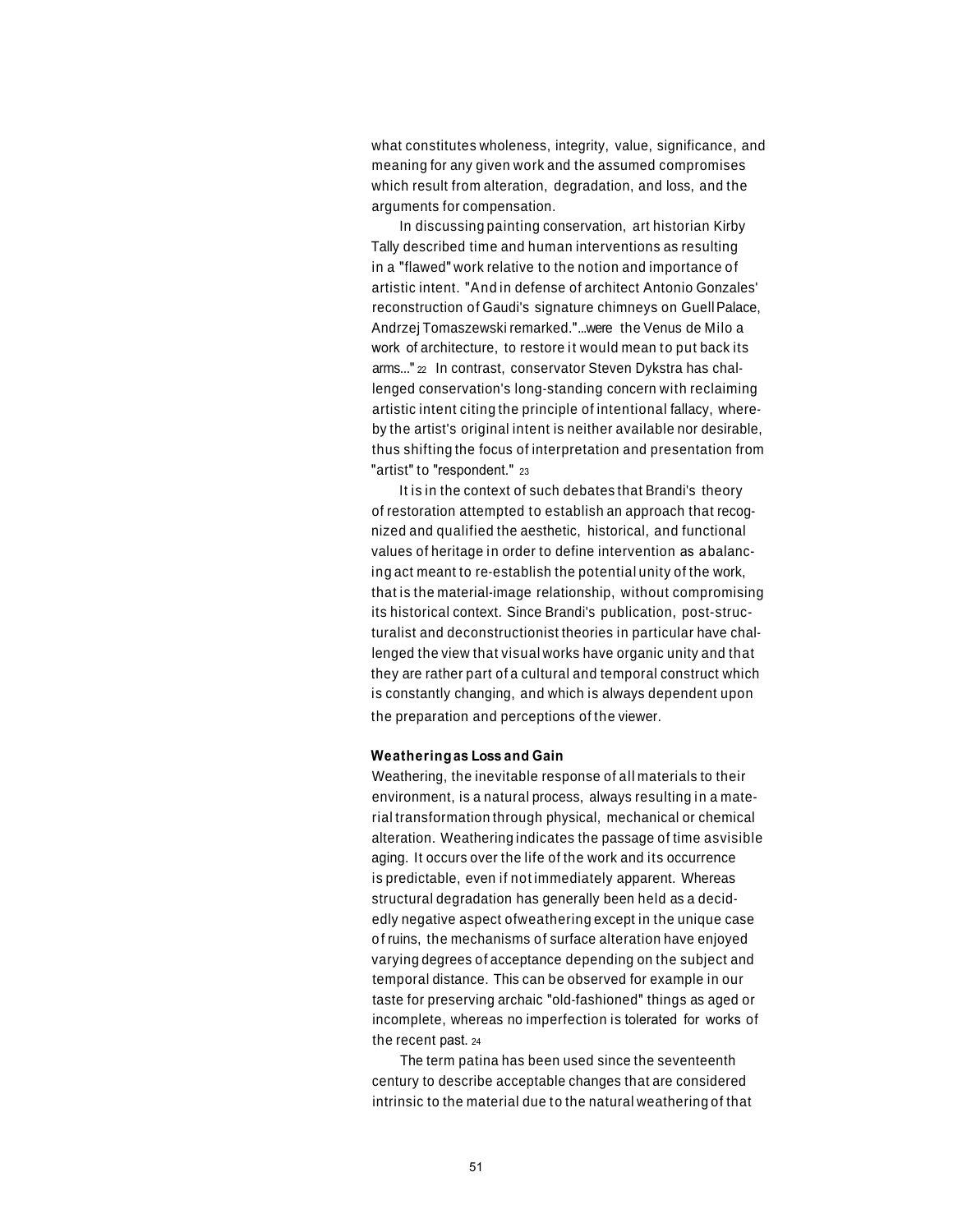material under normal circumstances. 25 This is in contrast to excessive alteration resulting from decay and the obscuring of the surface by soiling, crusts and degradation. 26 This suggests an acceptance of alteration that is judged or measured to have little physical effect on the durability or performance of the material or imparts an acceptable or desired visual appearance. This latter point is significant, for there is often confusionon the difference between originaland historical appearance. Original appearance, often linked to artist's intent. is a transient condition that exists only briefly, if at all, after completion of the work. The notion is a false one, however, as few materials are truly inert or stable for long and many works continue to evolve and change over time as part of their natural life use. While change is inevitable for all material things, decay has not always been considered a negative Force such as in the case of many native peoples' belief systems and certain twentieth-centurydesign ideologies that embrace transience and obsolescence.

As Philippot has noted, the indicators and qualities of age, defined most directly by the physical affects of weatheringand stylistic anachronism, became majorissues in eighteen- and nineteen-centuryaesthetic theory, art history, and restoration philosophy linking the worlds of new art and architecture with historic buildings and monuments. 27 Weathering as an indication of time and nature's finishing touches to human works was a major element in the aesthetic principles of the picturesque. It was JohnRuskin, however, who gave a moral voice to weathering in his definition of historical monuments and their preservation, a concept later extended by Reigl, who differentiated unintentional monuments from deliberate monuments as those works which serve to cammemoratepast human activity through their appearance.

Yet age (and its appearance) is not the only consequential factor in determiningvalue and significance, The older something is, the more powerful it is to elicit positive emotional response, yet this is incidental to real historical significance. <sup>28</sup> Historical appearance acknowledges time as an essential component of architecture. It is time that distinguishes and separates such structures from the present and it is time that continues to shape and define them through weathering. However the concept of patina implies benign change over time, which acknowledges the natural processes of weathering we find acceptable or appealing. For centuries. weathering was accommodated in the original selection of materials and the design of construction details based on practical experience. Such traditional building materials and systems were designed for long-term retention, that Is, permanence, or to accommodate gradual change or for periodic replacement (for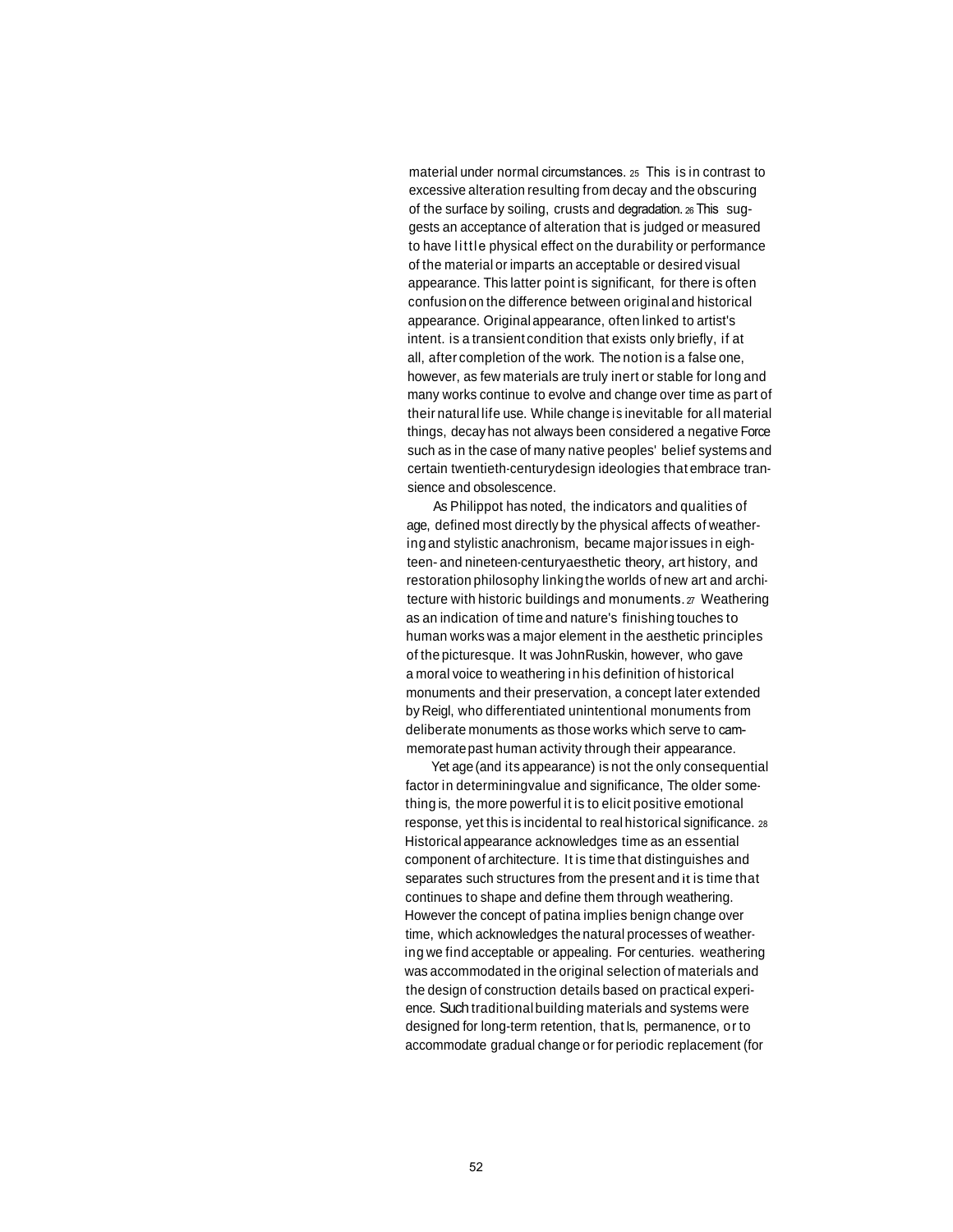example, surface finishes). Whether by conscious obsolescence, intentionally shorter maintenance-free life spans, or simply flawed technology, many modernist works of art and architecture have challenged contemporary conservation's continued focus on age-value and material authenticity.

#### **Concerning Authenticity**

Central to the subject of loss and compensation is the notion of authenticity. Authenticity is perhaps one of the most powerful, elusive and debated qualities to be associated with cultural works and their interpretation. In common parlance, the word authentic means having an undisputed origin, worthy of trust, reliance or belief. It comes from the Greekauthentes, meaning author, and in its earliest uses, its connotations were original, genuine, first-hand as opposed to copied, counterfeit, imaginary. The concept of authenticity is a cultural construct of the modern Western world, which, from Jean-Jacques Rousseau to Lionel Trilling. has ultimately had to do with the definition of our true self, our individual existence. 29 Authentic objects, buildings, and sites are those original to their creators or possessors, they are unique to theirtime and place. As cultural property, they therefore stand forthe people who made and used them. And in their collection, display, and interpretation, we appropriate their authenticity into our personal experience. <sup>30</sup>

Contemporary conservation practice as defined by international doctrine such as the Venice Charter has tended toward considering and admiring works of art and architecture as documents, thus placing increased importance on their material expression of authenticity. Ruskin's indictment of restoration as "a lie from beginning to end" prompted him to favor visible and honest interventions, which defined and protected authentic character as age and evidence through the saving of historic fabric. In contrast. Viollet-le-Ducdefined authenticity not by age, but according to three criteria: image (style), form (structure), and material. And these, he often improved, citing the utility of avoiding failure when any one factor was found to be faulty or insufficient. Years later, in his theory of restoration. Cesare Brandi placed material authenticity at the forefront ofconservation's priorities, whereby the first aim of conservation was to conserve the original material of the work and therefore its material authenticity while at the same time the second aim was to re-establish its intended image and potential unity so far as this is possible without committinga fake and without canceling significant traces of its history. 31

Both Brandi and Philippot have helped to forge a modern theory of conservation based on critical consciousness,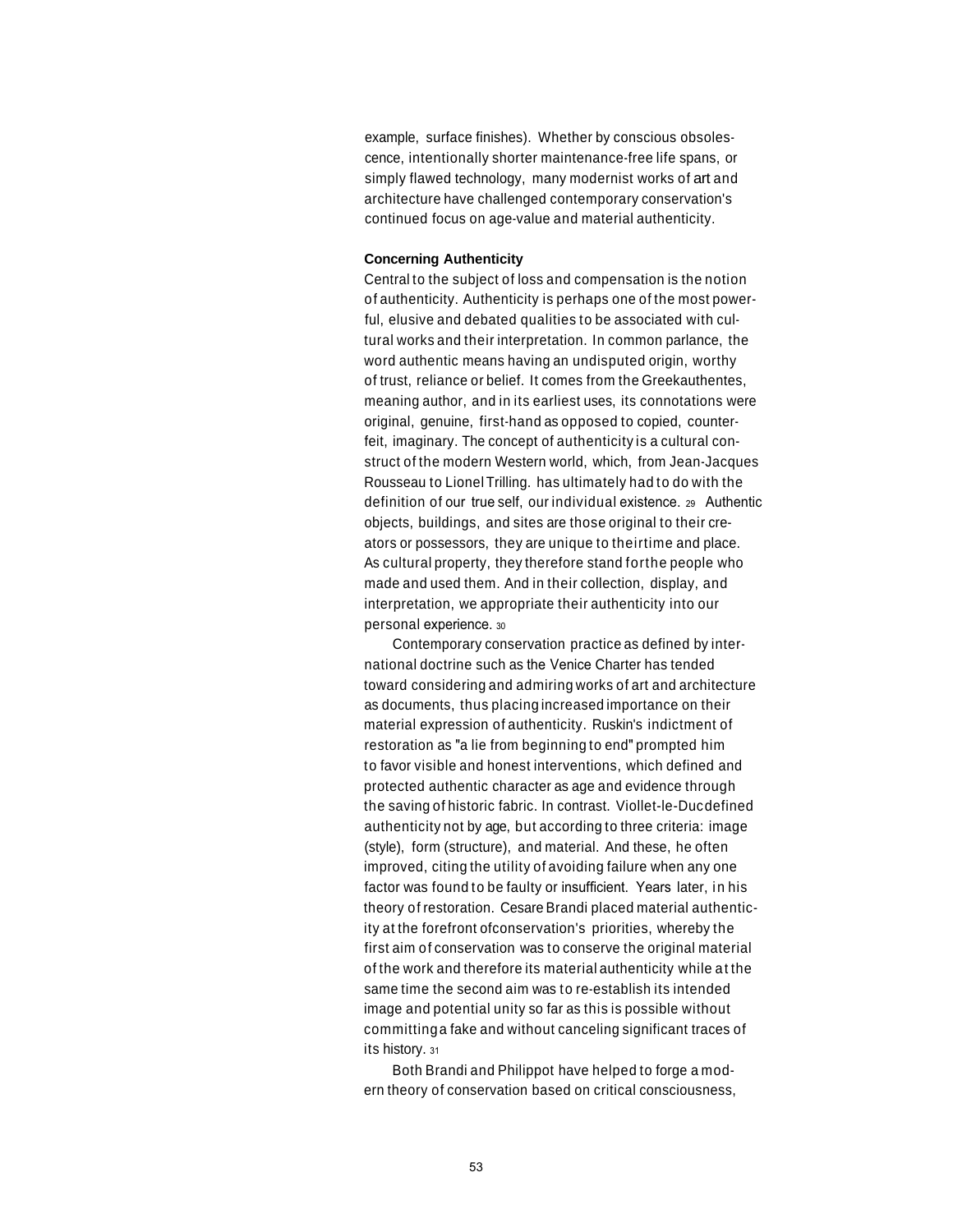

**6. Reinterpreted wallopening, Ayyubid Wall, Cairo, Aga Khan Trust for Culture. (Photograph by F. Matero)**

which tends to isolate and distance the work by considering it through the identification of historical and aesthetic authenticities. As a result, a new definition of authenticity has emerged which encourages us to acknowledge that all cultural **works** have a continuing history, that they are used, damaged and repaired, cleaned and restored, and sometimes destroyed. Their present state records not only the moment of creation but also a **whole** subsequent sequence of events. (Figure 4) Thus, as Philippeot warns, "[any] authentic relationship with the past must not only recognize the unbridgeable gap that has formed, after historicism, between us and the past; it must also integrate this; distance into the actualization of the work produced by the intervention." 32

This has led to different yet equal expressionsof authenticity for different groups of people and different types of work. **As** the art historian E.H. Gombrichwrote, we look at the works of the past through the wrong end of the telescope; assessment of meaning and intent through a visual reading will always be a question of "more or tess," never exact. 33 By approaching all visual works through their constructs of form, fabric, and function, this simple model can offer a means of assessing the immediate outcome and long-term effects of any intervention decision including compensation for weathering and **loss.** Contemporary conservation must strive to **seek** a middle ground by acknowledgingboth product and process, as in craft tradition, whereby knowledge and experience are tied together. Conservation's primary obligation is to extend the whole life of the work, which in addition to the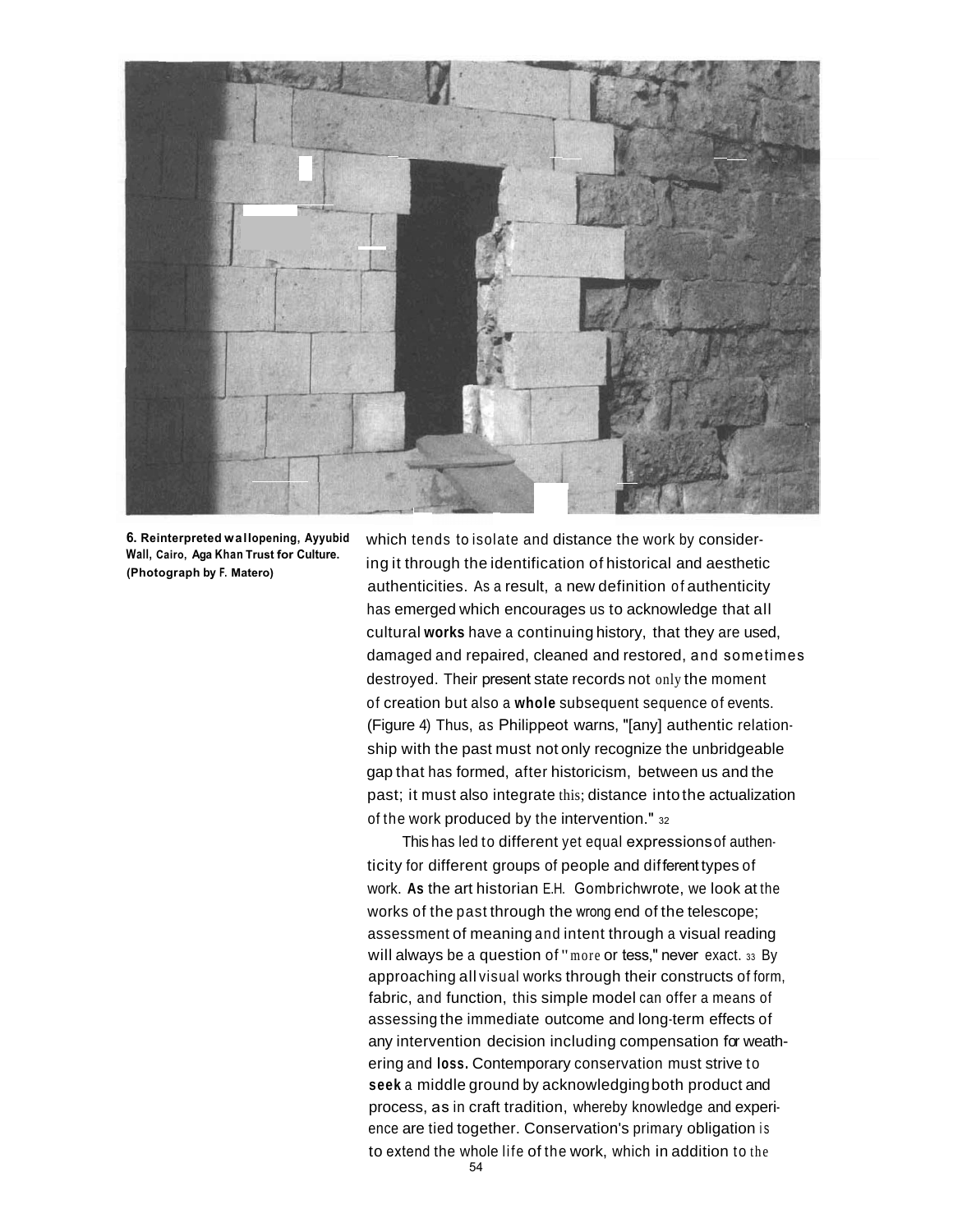creative energies of original and subsequent artistic intent, must also embrace the equally long and complex history of its reception over time. As a modern practice, conservation is a scientific activity where its aims and methods are involved, but at the same time it is driven by humanistic concerns. As such, contemporary practice now requires input from various conservation specialists, each bringing their disciplinary expertise to the problem. Conservation starts from a work and must come back to that work through a series of processes that belong to a broad range of fields, and it depends on the contemporary cultural and social context of the work.34 To t hat end, loss, weathering, and compensation play a major role in constructing heritage. As Brandi warned a generation ago, all restoration is a product of its time and as such is an act of critical interpretation. We restore with intention and it is that intention which needs to be continually questioned as much as the work itself.

Frank G. Matero is Chairman of the Graduate Program in Historic Preservation and Director of the Architectural conservation Laboratory at the University of Pennsylvania and a research associate at the Museum of Anthropologyand Archaeology, also at the University of Pennsylvania. He was formerly the Director of the Center for Preservation Research at Columbia University and has been a lecturer, the International Center for the Study of the Preservation and the Restoration of Cultural Property in Rome (UNESCO-ICCROM) and the Polytechnic University of Puerto Rico.

#### Endnotes

This article is adapted from a talkgiven at the October 4, 2006, symposium "CesareBrandi and the Development of Modern Conservation Theory"at the Italian Culture lnstitute in NewYork City, sponsored by the Conservation Center of the lnstitute of Fine Arts, NewYork University, and the Associazione Giovanni Secco Suardo.

**1.** Nicholas Stanley Price. M.K. TalleyJr., and Alessandra Melucco Vaccaro, eds. HistoricalandPhilosophicol Issues in the Conservation of Cultural Heritage (Los Angeles, The Getty Conservation Institute, 1996), *230-235, 389-342, 377-393.* **2**. PaulPhilippot, Historic Preservation: Philosophy, Criteria, Guidelines. Preservation and Conservation: Principals and Practices. Proceedingsof the North American International RegionalConference. Williamsburg, Virginia and Philadelphia. Pennsylvania. 1972(Washington, D.C.: Preservation Press, 1976). 367-74. This essay was also selected for inclusion in the Getty Conservation Institute's 1996 anthology, further bringing Brandi's ideas to a new generation of scholars and practitioners.

**3.** Encyclopediaof World Art (New York. Toronto. London: McGraw-Hill, 1966). Previously published asEncicplaedia Universale dell'Arte(Venezia-Roma: lstituto per la Collaborazione Culturale, 1956).

**4.** It should be mentioned that translations of the Italian restauro as "restoration" are an inaccurate use of the English word. At least from the time of the late nineteenth-century debates to the present. the word 'restoration' has come to mean "the process of returning the artifact to the physical condition in which it would have been at some previous stage of its morphological development." According to Brandi, restauro is "any operation that aims to put back into effective order a product of human activity" as opposed to "preservation"which is" preventive restoration." In this regard, a bettertranslation of restauro would be "conservation." which "describes any physical intervention in the actual fabric...to ensure its continued integrity." (English definitions from James Marston Fitch. Historic Preservation: CuratorialManagement of the Built World (Charlottesville and

London: University Press of Virgina. 1990) 46. **5.** 0. Rossi Pinelli."The Surgeryof Memory: Ancient Sculpture and Historical Restorations" (1986) in: N. Stanley Price et al. (1996),290 and Patricia Leavengood. Loss Compensation Theory and Practice: A Brief History. Loss Compensation Symposium Postprints. Western Association for Art Conservation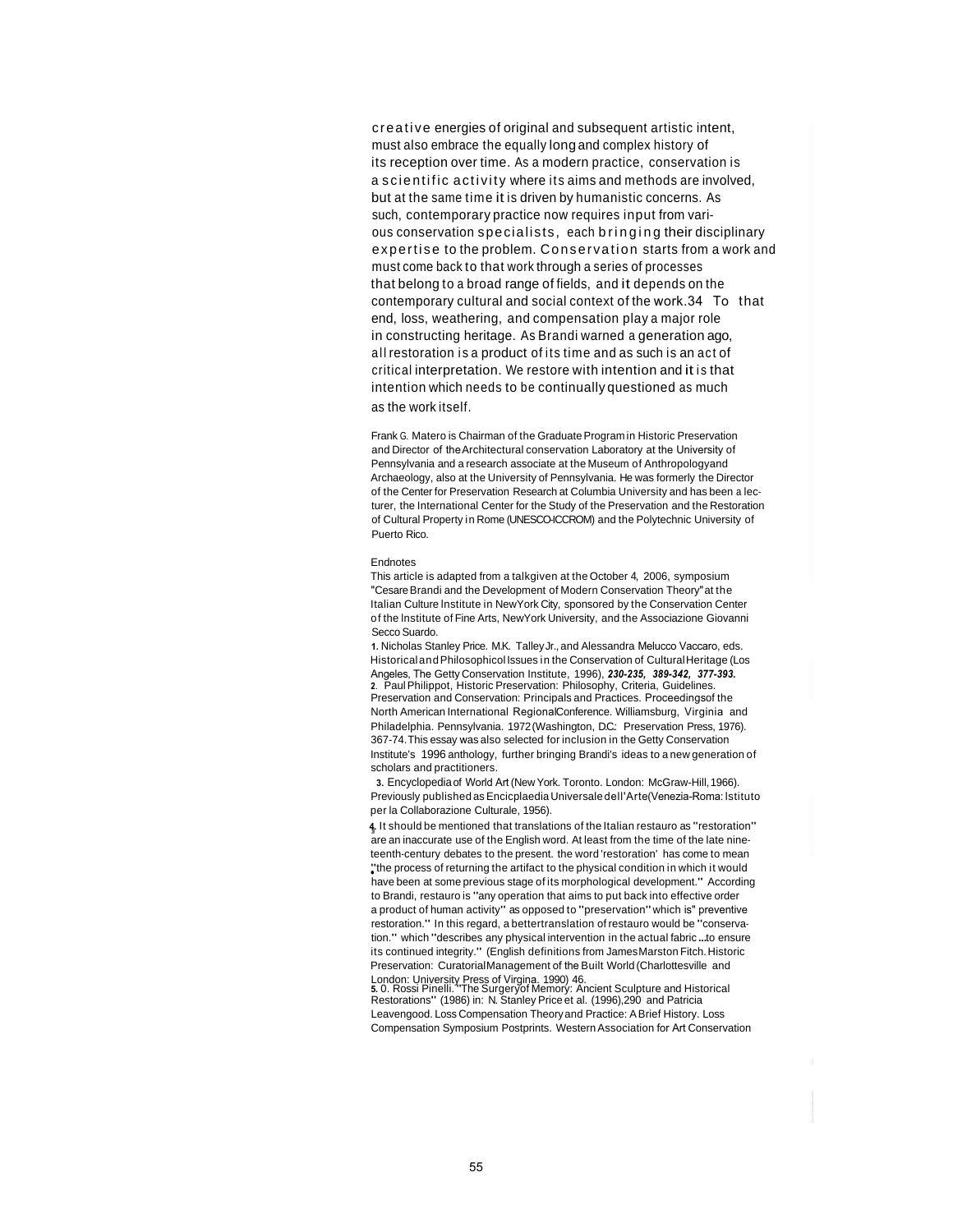Annual Meeting. 1993. Western Association for Art Conservation, 1994: 3-4. **6.** Asdefined by Brandi, "In a work of art, a locuno [loss, gap] is an interruption in the representational context, similarto that in a text which has not been completely transcribed. The lacuna in an artworkdiffers from that in a text in that it assumes an importance of its own as a negative element." Encyclopedia of World Art, 182. **7 .** 'Cesare Brandi. "Theory of Restoration"(1963). In N. Stanley Price et al. (1996). 340-341.

**8.** As early as 1860, compensation was a term associated with addressing or rectifying any kind of loss. (Oxford English Dictionary).

**9.** Philippot, Restoration from the perspective of the humanities (1983.1989. extended from a lecture delivered in 1982) in N. Stanley Price et al. (1996), 217. **10** .Brandi, Encyclopedia of World Art (1966), Vol. 12, 182.

**11**. Ibid. 180.

**12.** Although Brandi attempted to develop overall theories of conservation and reintegration for both two- and three-dimensional works regardless of scale. such generalities are insufficient in addressing the range of fundamental requirements of large utilitarian works such as architecture and landscape.

**13.** Alois Riegl, "The Modern Cult of Monuments: Its Character and its Origin" (1903) in, N. Stanley Price t al. (1996). 69-83.

**14.** For example, many indigenous and traditional societies favor process over product in defining authenticity. On the hegemony of style as creative indicator see George Kubler. The Shape of Time (New Haven: Yale University). 1962.

**15**. Cesare Brandi. Encyclopedia of World Art (1966). Vol. 12.180. **<sup>16</sup>**. E Panofsky."The History of Art as a Humanistic Discipline" (1940,1955) in. N. Stanley Price et al. (1996) 60-61.

**17.** The inaccuracies and danger of over-simplifying the positions of both men and their followers was understood as evidenced by editorials in the American architectural press. See especially "Architectural Restoration" in The American Architect ondBuilding News. Vol. 3 No. 117 (Mar 23.1878):98-99.

**18**. After the SecondWorld War, numerousEuropean urban sites destroyed by bombing were intentionally stabilized as ruins to serve as memorials and warn future generations of the perils of war. Similar issues have recently arisen in the appropriate intervention for sites of terrorist based annihilation such as the Bamayan Buddhas in Afghanistan and the World Trade Towers in Manhattan.

**19**. Such was the case made for the conservation of articles of clothing from victims of the Holocaust camps where loss and continual mendingwere the physical evidences to be preserved and emotionally experienced as witness to the narrative to be told.

20. Philippot, "Historic Preservation: Philosophy, Criteria, Guidelines, I" in: Price et al. (1996). 271.

**21**. N. Stanley Price et al. (1996). 7.

**2 2.**A. Tomaszjewski,"Conservation and Restoration of Works of Contemporary Modern Art and Architecture" in conservation of Modern Art. Commission of the European Communities. (Emilia Romagna: Irecoop), 1994.27.

**<sup>23</sup>**. S. <sup>D</sup>ykstra."The Artist's Intentions and Intentional Fallacyin Fine Arts Conservation," Journol of the Americon Institute for Conservotion, 35, No.3 (Fall/ Winter 1996): 197-218.

**24.** At the ScienceMuseum in London, this distinction was observed wherevisitors were disturbed to see expensive old motorcars looking shabby, whereas when the Museum of London opened its stores to the public, the old looking horse-drawn carriages were preferred to the newly restored ones. Cited by Alison Richmond in a review of Restoration-is itacceptable, a conference at the British Museum 24-25 November 1994. V&A Conservation Journal 15 (April) 1995: 11.

25.Patina is the imperceptible muting placed on the materials that are compelled to remain subdued within the image. Patina is age value and the face of time and preserves the unity and equilibrium of the work."For restoration to be a legitimate operation it cannot presume that time is reversible or that history can be abolished." (232)...it must allow itself to be emphasized as a true historical event... (C. Brandi, in Price et al. (1996). 233) See also P. Dent Weil. "A Review of the History and Practice of Patination in Price" (1996), 394-414.

**26.** Beginning in the mid-nineteenth century, the destructive effects of pollution from industrialization began to be observed and distinguished from natural weathering processes thus prompting the entry of science into building and monument conservation.

**27.** Philippot. 'Restoration from the perspectiveof the humanities" in. Price et al.  $(1996)$ . 217.

**28.** Richard Longstreth,The Significance of the Recent Past," APT Bulletin 22 (1991): 17.It is important to note that there is no age criteria for inclusion of cultural properties in the World Heritage List.